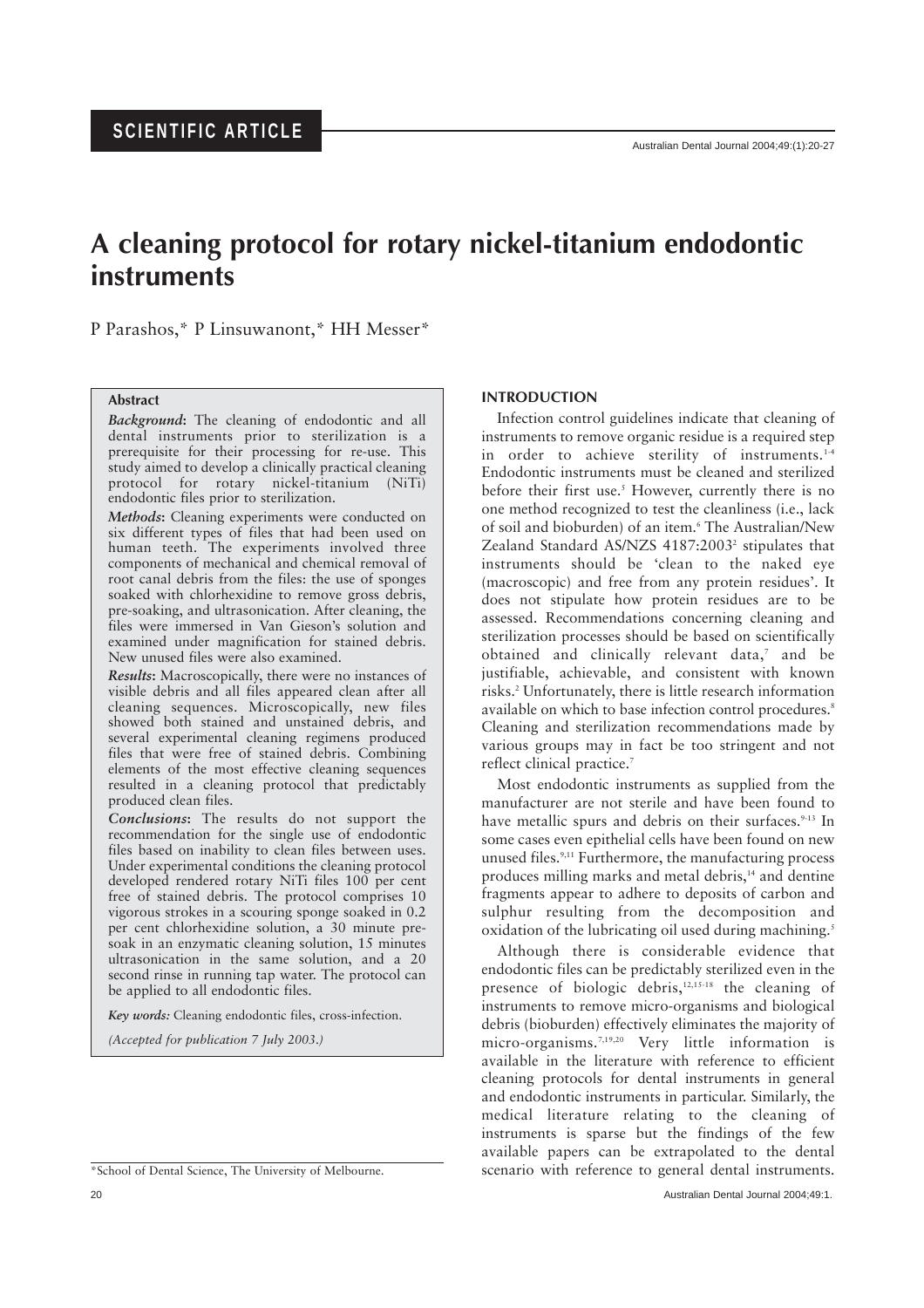Principally, it is difficult to clean instruments where their design does not allow access to all surfaces with complex designs $21$  but most other instruments are not a challenge to clean and sterilize.<sup>7,19</sup>

As endodontic files have no internal surfaces that cannot be reached, it would be expected that a cleaning protocol could be developed that results in files free of bioburden. One such cleaning protocol for rotary nickel-titanium (NiTi) endodontic files has recently been developed, which involved a sequential combined mechanical and chemical cleaning procedure.13 That laboratory protocol depended on carefully controlled conditions, and in the private practice setting all files were rendered macroscopically clean but only 87 per cent of files were rendered microscopically clean. The procedure involved brushing used files in an endodontic stand, followed by a 10 minute immersion in 1 per cent sodium hypochlorite (NaOCl) and then ultrasonication in the same solution for five minutes. The purpose of the present study was to test alternative combinations of mechanical and chemical cleaning methods to derive a simple, more effective protocol for the cleaning of rotary NiTi files.

# **MATERIALS AND METHODS**

#### **Overview**

Cleaning experiments were conducted on six different types of rotary NiTi files, which differed in their cross-sectional shape and design. The files examined were ProTaper, ProFile and GT (Dentsply/ Maillefer, Ballaigues, Switzerland); FlexMaster (VDW GmbH, Munich, Germany); Quantec (Analytic Endodontics, California, USA) and K3 (SybronEndo, Sybron Dental Specialties, California, USA). For the purposes of comparison the instruments were categorized according to their cross-sectional shape as triple U (ProFile, GT), triangular (ProTaper, FlexMaster), and complex (Quantec, K3).

## *Assessment of new files*

Thirty-six new, straight-from-the-packet files to be used in the experiments on the extracted teeth were first stained with Van Gieson's solution, a histological stain, to assist in identification of debris of biological origin. The instruments were completely submerged into a glass beaker containing Van Gieson's solution for three minutes, rinsed in running tap water for 30 seconds, and allowed to air dry in a covered file stand. Files were then first examined with the naked eye and subsequently at 15-45x magnification using a dissecting microscope (American Optical Corporation, Buffalo, New York, USA). For this process the files were placed into a hollow rectangular metal block, square in crosssection with an insert of rubber impression material to accept the instrument handle. Scoring of the files involved recording the presence of red or orange stained material, of unstained material, or of totally clean files. The entire flute surface of each file was scored. Any stained material anywhere on the file led to

a rating of 'dirty'. Both totally-clean files and files with slight non-stained debris were considered 'clean'.

#### *Experiments in extracted teeth*

After scoring, these new files were individually cleaned of any debris under the microscope using a moist sponge. The files were then used to instrument the root canals of extracted human molars and premolars until debris was easily visible on the files with the naked eye. The debris-laden files were used in experiments to determine feasible cleaning protocols as assessed using the staining and scoring procedure described above. Because the objective of this project was to develop a protocol with the end result of a biologically clean endodontic file, the analysis was purely a comparison of the final results of the various protocols. The protocols involved different methods of mechanical and chemical removal of the root canal debris. Based on previous experience in this laboratory,<sup>13</sup> a sequence of storage in a moist sponge, mechanical removal of gross debris followed by chemical dissolution and ultrasonication served as the basis for effective cleaning protocols.

## *Experiments on files used clinically*

Once certain favourable methods of cleaning the files were identified, their clinical practicality was assessed by applying these cleaning techniques to instruments previously used in patients. Rotary NiTi files used in a private endodontic practice were subjected to the cleaning techniques by the dental assistants after instructions were provided by the principal author. No distinction was made between new or previously used instruments. The various protocols consisted of a chairside manual process followed then in the sterilization room by a chemical process and a final ultrasonication.

## **Details of experiments**

The various elements of the three processes of the experiments involved the materials and procedures shown in Table 1.

## *Chairside manual processes*

Different types of sponges for chairside wet storage of instruments and initial cleaning were tested. These included scouring pads, scouring sponges, dense (i.e., relatively non-porous) sponges and porous sponges. All sponges were the most inexpensive generic brands available at any supermarket. The sponges were cut to fit small plastic containers (Fig 1). The sponges were saturated in either 0.2 per cent chlorhexidine gluconate aqueous solution (Colgate Oral Care, Sydney, NSW) or 1 per cent NaOCl solution (Milton Solution, Procter & Gamble, Parramatta, NSW). The different methods of use of the sponges tested included wiping the files with dry scouring pads, using five or 10 'in-and-out' strokes with the file in a saturated sponge and 'screwing in' the file in the saturated scouring sponges followed by five or 10 strokes.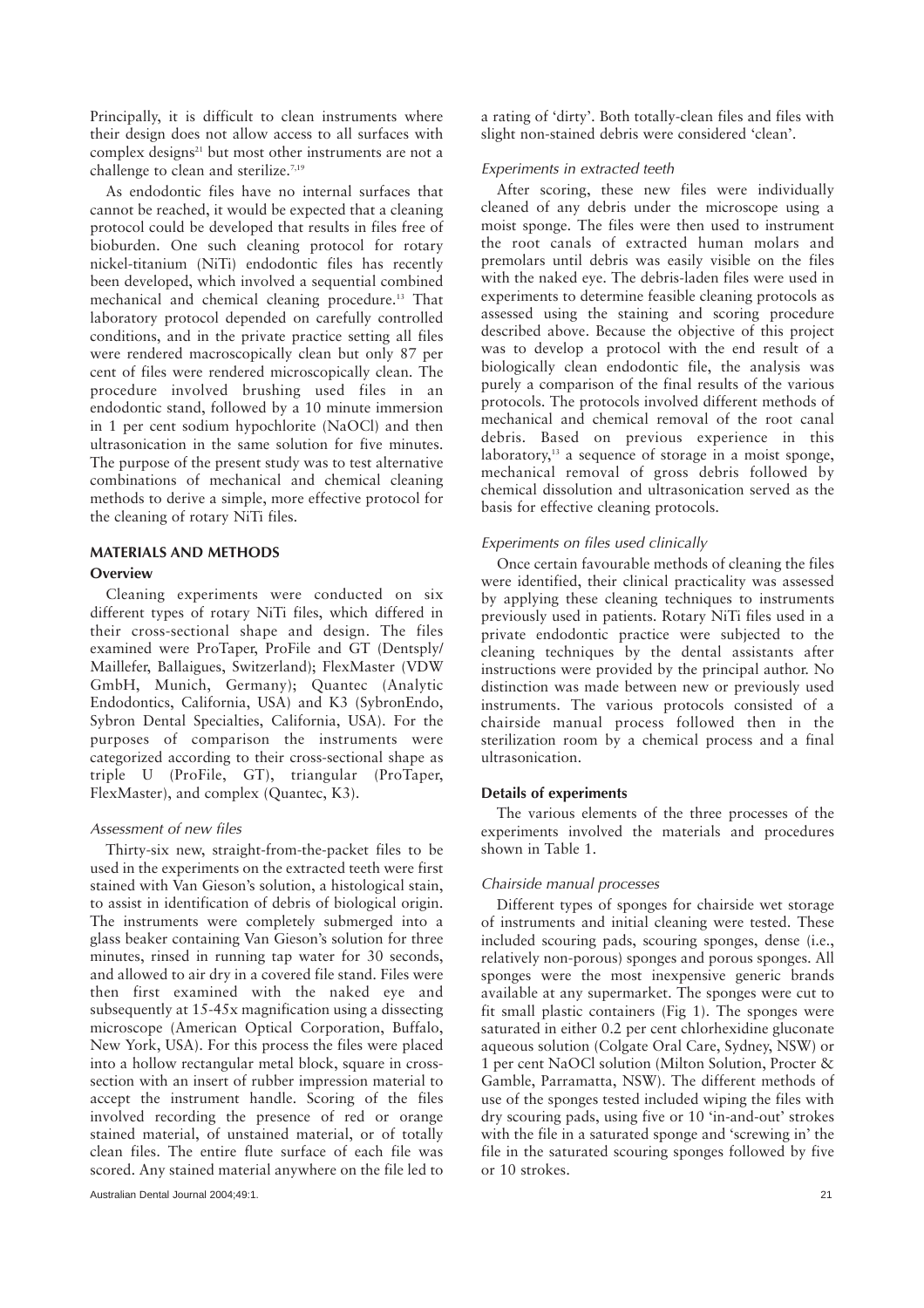|  |  |  |  | Table 1. Order, processes and results of cleaning experiments performed on debris laden files |  |  |
|--|--|--|--|-----------------------------------------------------------------------------------------------|--|--|
|  |  |  |  |                                                                                               |  |  |

| $Group^*$        | Chairside manual process <sup>+</sup>                               | Chemical process‡        | Ultrasonication§     | Cleaning success |
|------------------|---------------------------------------------------------------------|--------------------------|----------------------|------------------|
| A                | Scouring sponge, chlorhexidine, five strokes                        | 1% NaOCl, 5              | 1% NaOCl, beaker, 5  | 15/20(75%)       |
| B                | Dense sponge, chlorhexidine, five strokes                           | 1% NaOCl, 5              | 1% NaOCl, beaker, 5  | $7/8$ $(88\%)$   |
| C                | Scouring sponge, chlorhexidine, five strokes                        | EmPower, 15              | 1% NaOCl, beaker, 10 | 11/14(79%)       |
| D                | Scouring sponge, chlorhexidine, five strokes                        | EmPower, 15              | 1% NaOCl, beaker, 5  | 9/12(75%)        |
| E                | Scouring pad-dry wipe; dense sponge,<br>chlorhexidine, five strokes | EmPower, 15              | EmPower, basket, 30  | $6/6$ (100%)     |
| $\boldsymbol{F}$ | Dense sponge, chlorhexidine, five strokes                           | EmPower, 15              | EmPower, basket, 30  | $4/6$ (67%)      |
| G                | Scouring sponge, chlorhexidine, five strokes                        | EmPower, 15              | EmPower, basket, 45  | $5/6$ (83%)      |
| H                | Dense sponge, chlorhexidine, five strokes                           | EmPower, 15              | EmPower, basket, 45  | $6/6$ (100%)     |
| I                | Scouring sponge, chlorhexidine, five strokes                        | EmPower, 15              | EmPower, stand, 45   | $2/6$ (33%)      |
|                  | Dense sponge, chlorhexidine, five strokes                           | EmPower, 15              | EmPower, stand, 45   | $5/6$ (83%)      |
| K                | Scouring pad-dry wipe; dense sponge,<br>chlorhexidine, five strokes | 4% NaOCl, 15, not handle | EmPower, basket, 30  | $7/8$ $(88\%)$   |
| L                | Scouring sponge, chlorhexidine, 10 strokes                          | 4% NaOCl, 15, not handle | EmPower, basket, 30  | $6/6$ (100%)     |
| M                | Scouring pad-dry wipe; dense sponge,<br>chlorhexidine, five strokes | 4% NaOCl, 15, not handle | EmPower, basket, 15  | $8/9(89\%)$      |
| N                | Scouring sponge, chlorhexidine, five strokes                        | 1% NaOCl, 15, not handle | EmPower, basket, 30  | 19/20 (95%)      |
| $\circ$          | Dense sponge, chlorhexidine, five strokes                           | 1% NaOCl, 15, not handle | EmPower, basket, 30  | 18/20 (90%)      |
| ${\bf P}$        | Dense sponge, 1% NaOCl (15 mins), 10 strokes                        | Nil                      | EmPower, basket, 30  | 11/13(85%)       |
| Q                | Scouring sponge, 1% NaOCl (15 mins), 10 strokes                     | Nil                      | EmPower, basket, 30  | $14/16(88\%)$    |
| $\mathbb R$      | Dense sponge, chlorhexidine, 10 strokes                             | 1% NaOCl, 15             | EmPower, basket, 30  | 9/12(75%)        |
| S                | Scouring sponge, chlorhexidine, 10 strokes                          | 1% NaOCl, 15             | EmPower, basket, 30  | 16/18(89%)       |
| $\mathbf T$      | Scouring sponge, chlorhexidine, 10 strokes                          | EmPower 30, basket       | EmPower, basket, 10  | 30/32 (94%)      |
| U                | Scouring sponge, chlorhexidine, 10 strokes                          | EmPower 30, basket       | EmPower, stand, 10   | 16/18(89%)       |
| V                | Dense sponge, chlorhexidine, 10 strokes                             | EmPower 30, basket       | EmPower, basket, 10  | 29/32 (91%)      |
| W                | Scouring sponge, chlorhexidine, 10 strokes                          | EmPower 30, basket       | EmPower, basket, 15  | 30/30 (100%)     |

\*Each group represents a separate experiment performed sequentially from A to W. Each experiment comprised, in order, the chairside, the chemical and the ultrasonication processes.

†Details include type of sponge, solution used to soak the sponge and number of strokes of the file in the sponge.

‡Details include the pre-soaking solution and the pre-soaking time (min). Files were placed into a glass beaker containing the solution. 'Not handle' indicates only the NiTi portion of the file was treated. 'Basket' indicates that the files were supported in the mesh basket whilst in the glass beaker.

§Details include the solution used, the means of holding the files and the time period of ultrasonication.

The fraction represents the number of clean files over the number of files tested, and is also expressed as a percentage.

#### *Chemical processes*

Different solutions were tested for pre-soaking instruments after the chairside cleaning. These included 1 per cent NaOCl, 4 per cent NaOCl (Endosure, Dentalife P/L, Croydon, Vic); 15 per cent EDTA (EndoPrep, PDS, Bayswater, Vic); EmPower enzyme solution (Metrex Research Corporation, Romulus, Michigan, USA). The solutions were tested for five, 15, or 30 minutes of pre-soaking.

#### *Ultrasonication*

After the pre-soaking stage the files were placed into an ultrasonic bath (Biosonic UC100, Coltène, Whaledent, New Jersey, USA) to test different solutions. These solutions were 1 per cent NaOCl, 15 per cent EDTA, EmPower enzyme solution. Each solution was tested for five, 10, 15, 30 or 45 minutes. The different containers used to hold the files during the ultrasonication included a glass beaker, a fine metal mesh basket (Premier Housewares, Universal Wholesalers, Yennora, NSW) (Fig 2, 3), or a plastic file stand (Dentsply/Maillefer, Ballaigues, Switzerland).

For each protocol, new sponges and new enzyme solution were used each time. After each of the protocols, instruments were rinsed in running tap water

for 20 seconds and placed into autoclave pouches to await the staining and scoring phase as detailed earlier.

The resulting data were entered into a Microsoft<sup>®</sup> Excel spreadsheet from which tables were drawn and chi-square statistical analysis performed and reported where significance was reached (P<0.05).

#### **RESULTS**

After the various protocols, and for new and unused instruments, there were no instances of visible debris and all files appeared 'clean' when files were first examined with the naked eye. Microscopic examination found that all 36 rotary NiTi instruments examined straight from their packets showed evidence of non-stained debris and six had slight stained debris. This included one brand of files that is pre-sterilized, individually packaged, and ready-to-use. All instruments showed evidence of the manufacturing process including machining grooves on the blades and metal debris from grinding. The instrument surfaces were usually scratched by the scouring pad and scouring sponge but these scratches were always clearly much shallower than the manufacturing milling marks and ran in the flutes along the long axis of the files.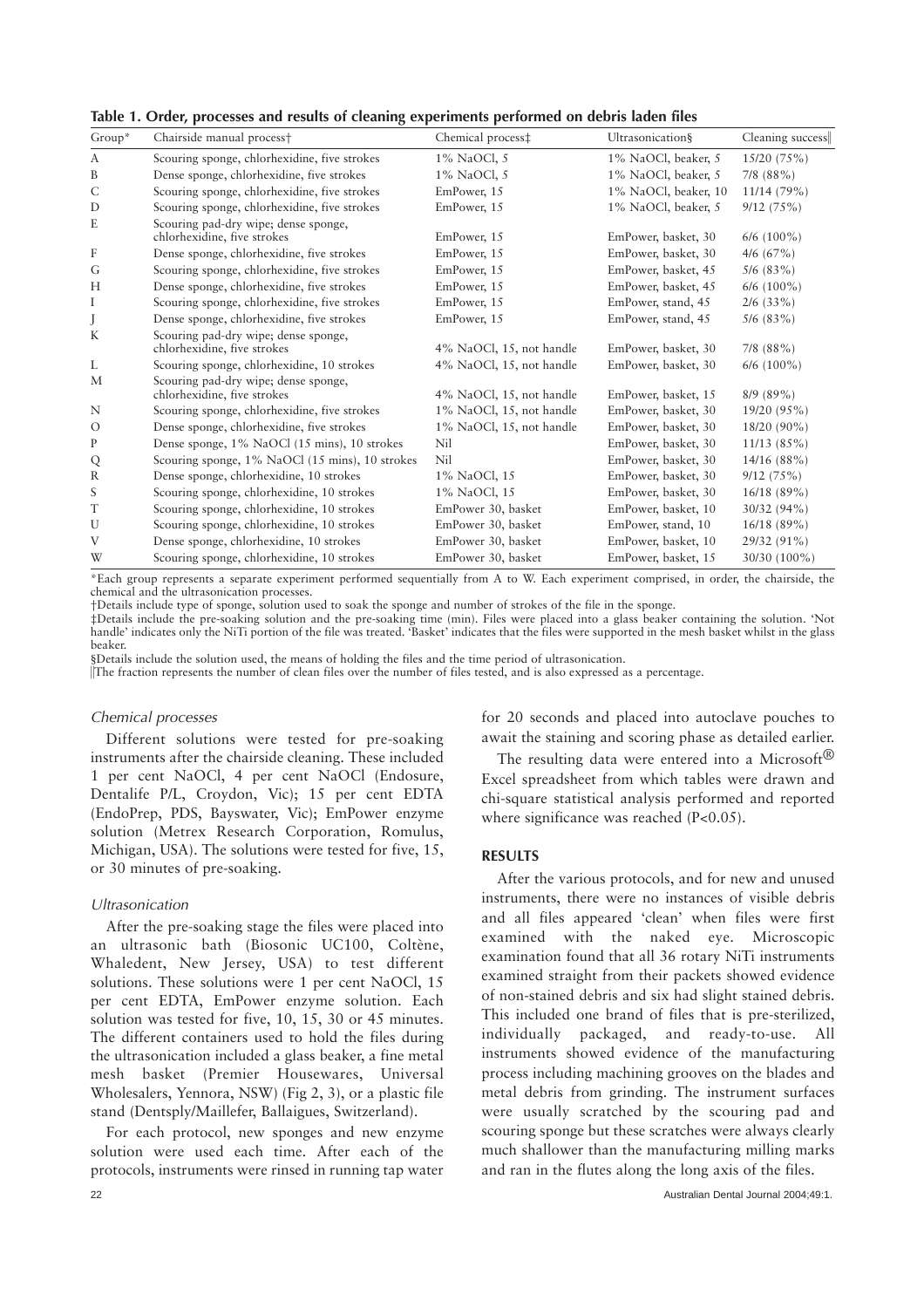

**Fig 1.** Small plastic container with chlorhexidine-soaked scouring sponge used chairside to clean files and keep them moist.

The potential number of combinations of the materials and procedures tested is in the thousands, so that systematic evaluation of all procedures was impractical. The experiments were conducted in the order listed in Table 1, which represents the progressive development of the final protocol and indicates that the numbers of files examined in each protocol (for a particular file type) varied. The lower end of this range represents initial trials of particular combinations and the higher end resulted from increasing the number of files tested where the initial trials pointed to promising sequences. In this way, only relatively successful procedures and materials were tested, and problems or ineffective methods were identified and progressively modified or replaced. This included methods within each protocol that proved to be clinically impractical, risky, unrealistic, detrimental, or tedious.

The four remaining clinically acceptable variables were the type of sponge (other than porous), the



**Fig 2.** Small metal mesh basket used to support the files during pre-soaking and ultrasonication.



**Fig 3.** Mesh basket supported in a 600ml glass beaker during presoaking and ultrasonication. The plastic supporting ring is provided with the basket and the glass beaker fits the ultrasonic unit supporting ring.

number of cleaning strokes in the sponge, the length of pre-soaking time in the enzyme solution (EmPower) and the ultrasonication time. Table 2 illustrates the effect of each of these on the cleanliness of all file types. The result for each individual variable was not exclusive of the influence of the other three, nor of file type. Nevertheless, it was apparent that the number of strokes and the pre-soaking time were important relative to the sponge type and ultrasonication time.

This finding was confirmed in Table 3 where only complex cross-sectional design files are considered. Table 2 and 3 both indicate that ultrasonication for 15 minutes was beneficial, and there was a trend for a scouring sponge to work better than a dense sponge in the case of complex file designs. When using the sponge with the coarse (scourer) top layer (Fig 1), small delicate files often needed to be 'screwed' into the sponge before initiating the in-and-out strokes to avoid bending the file. Ten in-and-out strokes produced significantly better results than five strokes. More than 10 strokes proved to be tedious, particularly chairside. Overall, the results did not statistically confirm that complex designs were more difficult to clean although there was a small trend in that direction (Table 4).

Pre-soaking in NaOCl for short periods achieved better results than pre-soaking in other solutions, and a 1 per cent solution was as effective as a 4 per cent solution. A 15-minute pre-soak was more effective than five minutes. However, to prevent corrosion the files had to be placed upright in a very small beaker such that the shanks, which are not NiTi, were not immersed in the solution. This proved to be clinically tedious and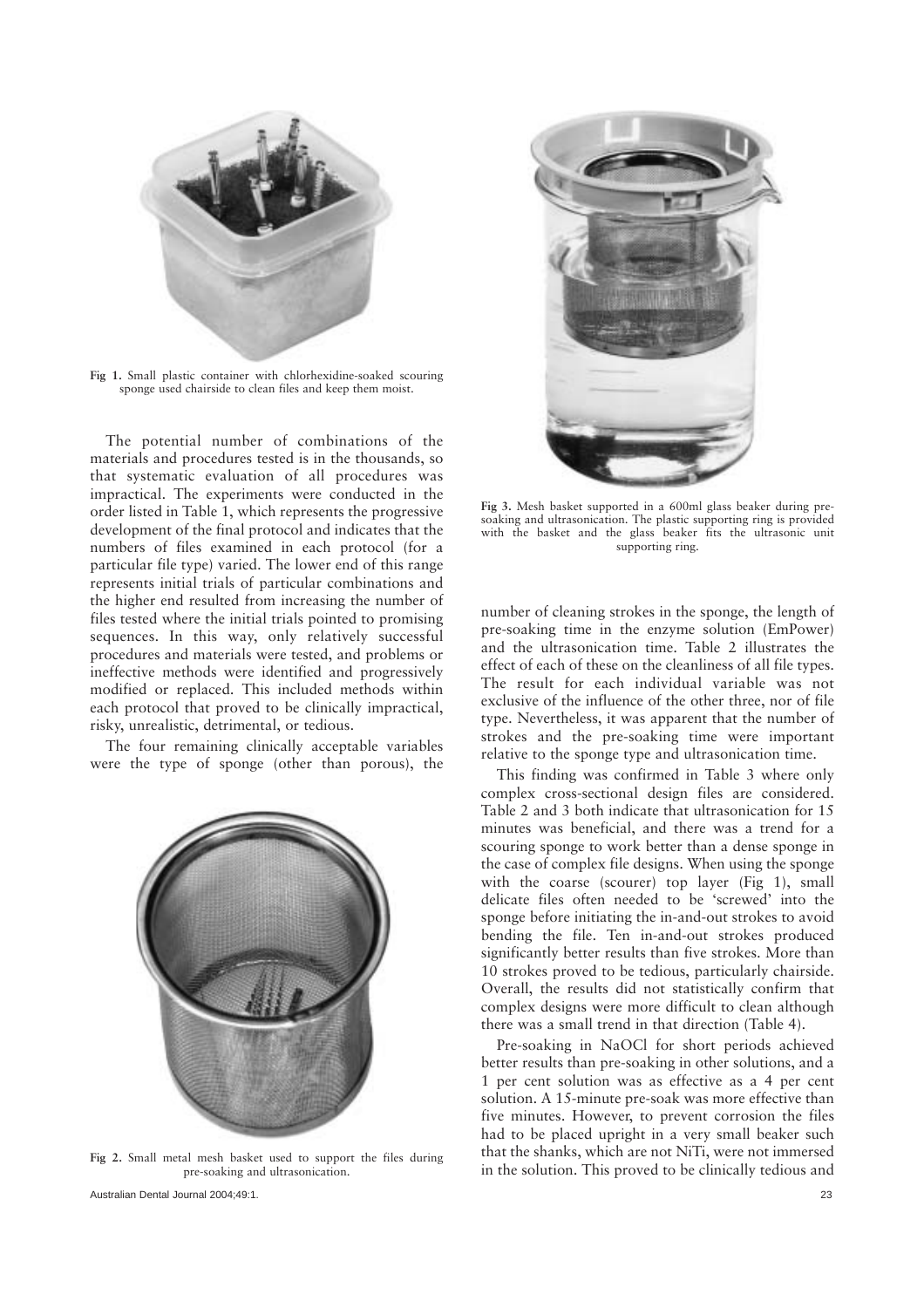**Table 2. Summary of results of cleaning experiments with emphasis on the four main components of the cleaning procedure**

| Procedure*                    | Totals | Dirty | Clean       |
|-------------------------------|--------|-------|-------------|
| Scouring sponge               | 198    | 2.5   | 173 (87%)   |
| Dense sponge                  | 106    | 14    | 92 (87%)    |
| Five strokes in either sponge | 131    | 2.5   | $106(81\%)$ |
| 10 strokes in either sponge   | 193    | 16    | 177 (92%)+  |
| EmPower pre-soak $-15$ min    | 62     | 14    | 48 (77%)    |
| $-30$ min                     | 112    | 7     | 105 (94%)‡  |
| EmPower ultrasonic – 10 min   | 82     | 7     | 75 (91%)    |
| $-15$ min                     | 39     | 1     | 38 (97%)§   |
| $-30$ min                     | 125    | 15    | 110 (88%)   |
| $-45$ min                     | 24     | 6     | 18 (75%)    |

\*Each procedure includes all files exposed to that particular variable irrespective of the other variables to which it was also exposed.  $\frac{1}{2}$  † Significantly more with 10 strokes (x<sup>2</sup>=8.225; DF=1; P=0.004).  $\ddagger$ Significantly more after 30 mins (x<sup>2</sup>=10.024; DF=1; P=0.002).

§Significantly more than after 45 mins (Fisher's Exact test, P=0.01).

there was a risk of spillage. In some instances where NaOCl was used to saturate the sponges, evidence of corrosion resulted on some file blades. The use of EDTA as a pre-soak solution proved to be ineffective and was abandoned. Commonly, corrosion of the files occurred when they were ultrasonicated for more than 10 minutes in a beaker of either 1 or 4 per cent NaOCl. The instrument shanks were particularly affected, but the NiTi portion appeared to be affected when it came into contact with the handle of another instrument. The areas of corrosion of the instruments were sometimes stained by the Van Gieson's solution. These defects appeared as irregular eroded cavities of various dimensions, often producing a honeycomb effect.

As an ultrasonic bath solution, the enzyme solution (EmPower) was as effective as NaOCl but was considered safer than the NaOCl because it lacked the potential for corrosion. EDTA in the ultrasonic bath was ineffective. Files were cleaned better during ultrasonication if they were placed into a supported basket (Fig 2, 3) rather than left in a beaker. There seemed to be no difference in cleanliness between using

**Table 3. Summary of results of cleaning for complex files with emphasis on the four main components of the cleaning procedure**

| Procedure*                  | Totals | Dirty          | Clean                   |
|-----------------------------|--------|----------------|-------------------------|
| Scouring sponge             | 50     |                | 43 (86%)                |
| Dense sponge                | 9      | 3              | 6(67%)                  |
| Five strokes in sponge      | 2.5    | 8              | $17(68\%)$              |
| 10 strokes in sponge        | 41     | 2              | $39(95\%)$ <sup>+</sup> |
| EmPower pre-soak $-15$ min  | 21     | 8              | 13 (62%)                |
| $-30$ min                   | 40     | 2              | 38 (95%)‡               |
| EmPower ultrasonic - 10 min | 10     | $\overline{2}$ | $8(80\%)$               |
| $-15$ min                   | 32     | $\Omega$       | 32 $(100\%)$ §          |
| $-30$ min                   | 9      | 2              | 7(78%)                  |
| $-45$ min                   | 12     | 5              | 7(58%)                  |

\*Each procedure includes all files exposed to that particular variable irrespective of the other variables to which it was also exposed.  $\dagger$ Significantly more with 10 strokes (Fisher's Exact Test, P=0.005). ‡Significantly more after 30 min (Fisher's Exact Test, P=0.002) §Significantly more than after 30 min (Fisher's Exact Test, P=0.04) or 45 min (Fisher's Exact Test,  $P = 0.001$ ).

**Table 4. Results of all cleaning experiments according to file type**

| File type* | Totals | Dirty | Clean     |
|------------|--------|-------|-----------|
| Triangular | 93     | 10    | 83 (89%)  |
| Triple U   | 165    | 21    | 144 (87%) |
| Complex    | 66     | 10    | 56 (85%)  |
|            |        |       |           |

\*Refers to cross-sectional shape of the files. See text for details of file brands in each category.

the basket or using the file stand during ultrasonication. The EmPower solution did not cause damage to the fine metal mesh basket as determined by no macroscopic evidence of deterioration after conducting the many experiments.

The results illustrate that no one single procedure by itself predictably resulted in 'clean' endodontic files. However, sequentially adding the various factors resulted in a protocol that achieved 100 per cent cleanliness of files (Table 5). Thus, the combination of favourable factors acted synergistically to produce a predictable result. Therefore, a simple effective protocol based on the above findings is presented in Table 6.

# **DISCUSSION**

Whilst there are no reported cases of accidental cross-infection subsequent to dental treatment, the current concern over the risk of iatrogenic transmission of prion diseases has contributed to the view that consideration should be given to treating endodontic instruments as single use.<sup>22</sup> However, it is extremely important to consider that the consensus of expert opinion seems to be that highly specific cross-infection control measures in dentistry are required only for patients with, or at notable risk of, prion diseases.<sup>23,24</sup> Hence, there seems to be no scientific justification for the single use of endodontic instruments on the basis that prion diseases may be transmitted via contaminated files. Nevertheless, concerns have been raised regarding the safety of multiple use files because of an inability to clean them.<sup>22</sup>

The present paper assessed the ability of different protocols to produce endodontic files that were microscopically free of biological (stained) debris, and did not assess sterility. To this end this study has developed a simple protocol that reliably produces rotary NiTi files that are 100 per cent free of stained debris at a microscopic level. Importantly, the protocol was equally effective for simple file designs and for complex designs incorporating deep and narrow flutes. Therefore, the protocol described in this study can be

**Table 5. Effect on file cleanliness by progressive incorporation of best factors**

| Procedure                       | Totals Dirty |          | Clean                   |
|---------------------------------|--------------|----------|-------------------------|
| Scouring sponge                 | 198          |          | $25 \quad 173 \ (87\%)$ |
| +10 strokes                     | 120          | 8        | $112(93\%)$             |
| +30 min EmPower pre-soak        | 80           | 4        | 76 (95%)                |
| +15 min EmPower ultrasonication | 30           | $\Omega$ | $30(100\%)$             |

24 Australian Dental Journal 2004;49:1.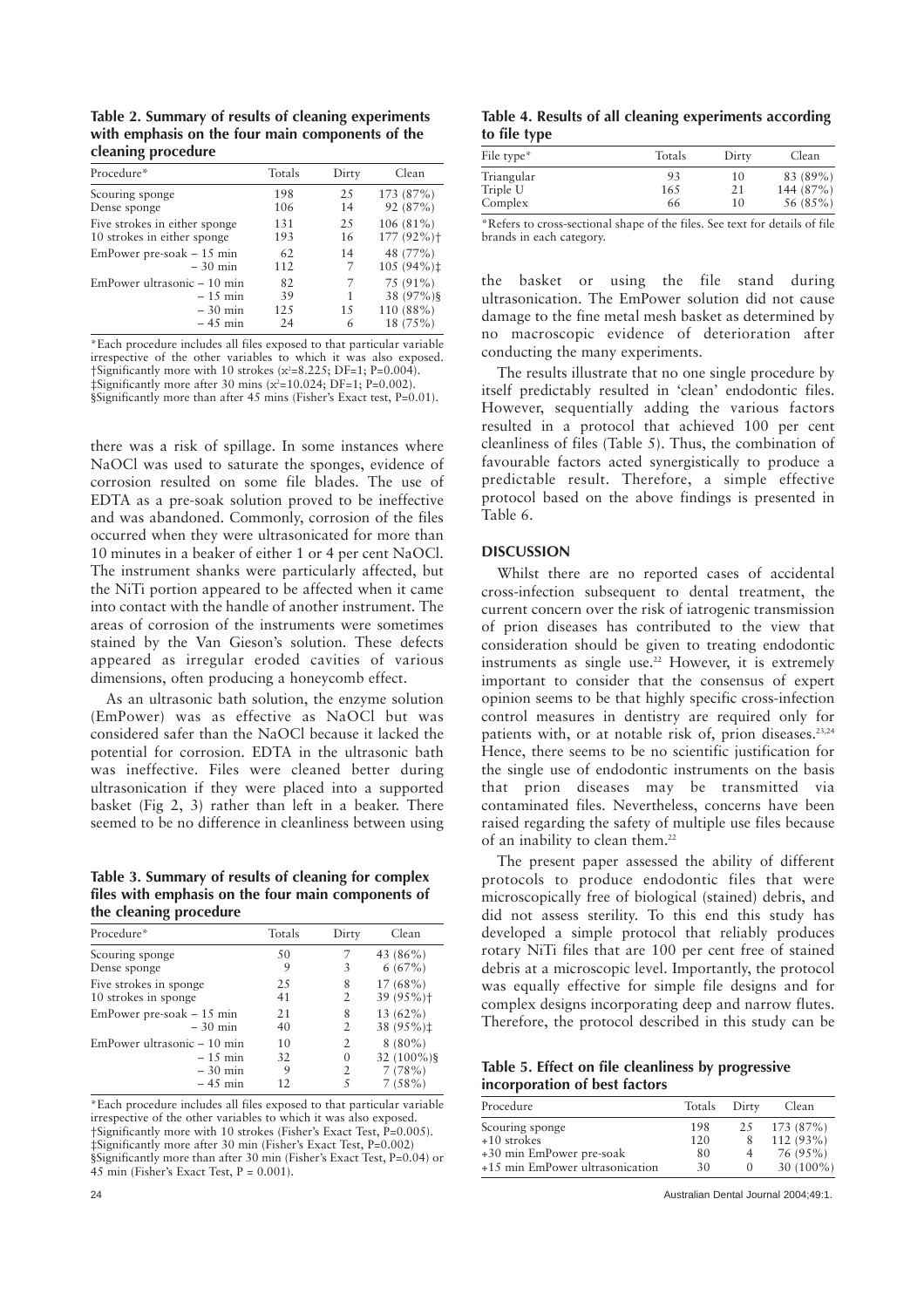**Table 6. Recommended protocol for cleaning of endodontic files**

| Step | Method                                                                               |
|------|--------------------------------------------------------------------------------------|
|      | 10 vigorous strokes in a scouring sponge soaked in $0.2\%$<br>chlorhexidine solution |
|      | 30 minute pre-soaking in an enzymatic cleaning solution                              |
|      | 15 minute ultrasonication in an enzymatic cleaning solution                          |
|      | 20 second rinse in running tap water                                                 |

applied effectively to other endodontic files as well as to new unused files prior to their first use.

In the progressive development of the final protocol, certain procedures proved to be unsuitable and were abandoned. These included: the dry-wipe with a scouring pad because of the potential for needle-stick injury; the use of porous sponges because they seemed to dry rapidly; the use of NaOCl at any stage in the procedure because of the risk of file corrosion; the use of EDTA at any stage because of its ineffectiveness; and ultrasonication for 30 minutes or more, which slowed the process too much to be clinically suitable.

Some authors have reported that endodontic instrument cleaning was extremely difficult and time consuming because of the inability of a gauze wipe or ultrasonics to remove some of the plastic manufacturing debris within the flutes.<sup>9</sup> However, details of the cleaning procedures were not provided in that report, and plastic does not pose a cross-infection risk. Murgel *et al*. <sup>25</sup> reported that files could not be totally cleaned with sponge, gauze or ultrasonics. However, these authors used only two thrusts into the sponge and the ultrasonic time was for just five minutes. The present study clearly indicates that both the mechanical and chemical aspects of the cleaning protocol must be applied for a sufficient time in order for proper cleaning to occur. It has been previously established that debris and micro-organisms can be reduced by a cleaning protocol that includes a mechanical action,11,25,26 and ultrasonic agitation of the instruments in a solvent solution.10,27-29 The present study has confirmed these previous findings as well as confirming that new files straight from the packet, whether pre-sterilized or not, have considerable amounts of unstained debris and, in some instances, stained debris on their flutes.

The use of nylon bristle brushes and metal bur brushes to clean endodontic instruments is a common and long-used method. However, Linsuwanont<sup>13</sup> found that brushing was not a very successful procedure. This may be due to the brushing of instruments, while they are in a stand, restricting the access of the bristles to all surfaces of the file blade. In the case of very small files, the bristles of the brush are larger than the width of the instrument flutes. Furthermore, the brushing action in this case is perpendicular to the long axis of the instrument and not in line with the instrument flutes. Metal bur brushes are commonly used to clean down the long axis of individual instruments whilst being held between the dental assistant's fingers. With this

Australian Dental Journal 2004;49:1. 25

action, the bristles of the metal brush are not moving along the instrument flutes but rather over them, and it will be unpredictable as to whether the entire circumference of the file is being contacted. Furthermore, this procedure is usually performed dry and there is a risk of needle-stick injury. The literature supports this view of the inadequacy of hand scrubbing of instruments.27,29

The use of a sponge implies that all sides of the instrument are likely to be contacted by the sponge simultaneously. The use of the sponge is also safer from a needle-stick-injury point of view compared with wiping with gauze or brushing.<sup>30</sup> The findings of the present study indicate that a dense, relatively nonporous sponge is firm enough to exert a force against the instrument during the in-and-out strokes enabling the sponge material to expand, at least partially, into the instrument flutes. A more porous sponge has less sponge material per unit volume and so there is less material available to physically remove debris from the instrument flutes. The coarse top layer of scouring sponges consists of very fine, relatively stiff fibres that enter the file flutes, thus explaining the efficacy of these sponges particularly for complex design files. Another advantage seen in the present study was that the dense sponges and scouring sponges retained the chlorhexidine solution better than the porous sponge. The latter allowed the solution to drain downward leaving the top layer almost dry. The purpose of the sponge is not only the physical cleaning action but also to keep the files and remaining debris moist, which is an important aspect of instrument cleaning.30 The significantly better cleaning results with the greater number of strokes indicates the importance of this mechanical component of the protocol.

Pre-soaking before ultrasonication has been shown to be an important step in the cleaning process $28,30$  and should begin as close to the point of use as possible to prevent the drying of debris and fluid on the instrument.<sup>6</sup> Drying of debris on the instruments results in it being more difficult to remove.<sup>6,13,30</sup> The question posed during this investigation was which solution to use for pre-soaking? Hypochlorite effectively dissolves pulp tissue,<sup>31,32</sup> but the possibility of corrosion damage to the instruments is a concern. The present investigations confirmed that NiTi was resistant to corrosion, as has been shown by other studies,<sup>33,34</sup> but the metal shanks of the instruments often became heavily corroded after ultrasonication for 30 minutes in 1 and 4 per cent NaOCl.

Enzymatic detergents such as the one used in this study are currently widely recommended for the cleaning of medical devices because they help to remove proteins, lipids and carbohydrates from the instrument surface.<sup>35</sup> There are many enzymatic detergents available, all of which require a minimum contact time (2-10min) and a minimum temperature (35-45ºC) for optimal effect.<sup>35</sup> The temperature should not exceed 55ºC during ultrasonication because this may prevent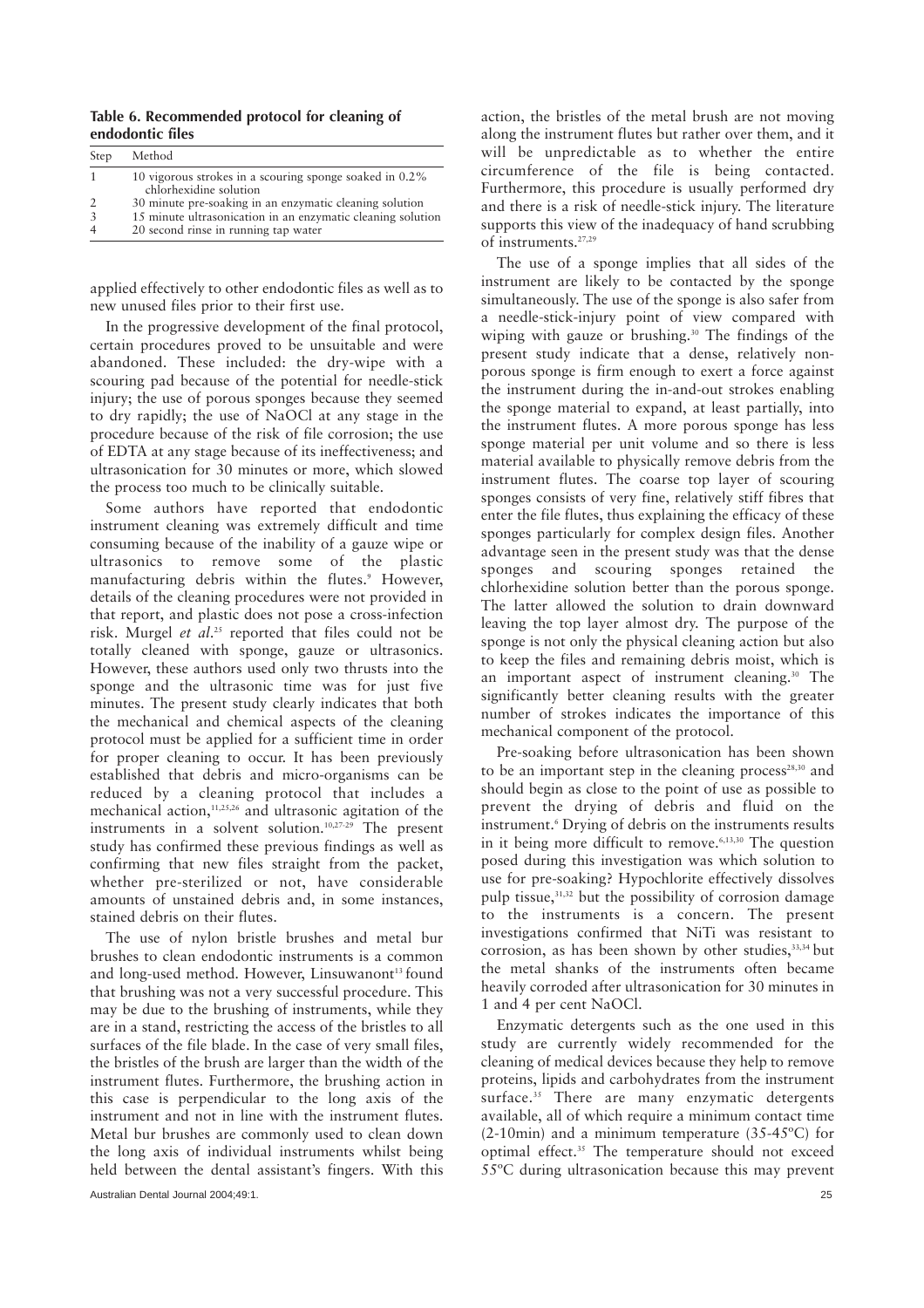cavitation by producing large vapour-filled pockets instead of minute bubbles.<sup>36</sup> Pre-soaking in the enzyme solution EmPower produced favourable results and eliminated the problem of corrosion. This study indicated that the pre-soaking time in the enzyme solution was more important than the ultrasonication time. A pre-soaking time of 30 minutes produced significantly better results than 15 minutes but was also clinically feasible. Longer times tended to interrupt the natural flow of tasks in the private practice setting. Although this study did not assess the relative effectiveness of different enzyme solutions, a previous study has indicated that their cleaning abilities are comparable.35 It is important to remember that manufacturers make recommendations on such factors as times for pre-soaking and ultrasonication, but there is no information available upon which to base these recommendations.

The present study showed that ultrasonic use is an important step in instrument cleaning, and this is consistent with other studies.27,29,30 Ultrasonics may even have an antimicrobial effect.<sup>37</sup> The literature recommends 6-10 minutes in special solutions, $21,27,29,30$ whilst the EmPower manufacturer's instructions recommend a minimum of two minutes ultrasonication time. In the present study better results were obtained with a long pre-soaking time (30 minutes) and a shorter ultrasonication time (15 minutes), which may be due to debris being re-deposited with extended ultrasonication time as suggested by Gardner and Peel.<sup>36</sup> The 15 minutes of ultrasonication was suitable from a practice flow perspective. Shorter times tended to result in dental assistants not getting back to the ultrasonic unit in time, which left the files sitting in the still solution conceivably long enough for debris to be re-deposited. Furthermore, thorough rinsing after ultrasonication is important in the removal of residual contaminated solution.<sup>29,30</sup>

In a busy private practice setting if too much of the cleaning procedure relied on human effort the chances of producing acceptable cleaning results would likely diminish due to hurried manual attempts at instrument cleaning.29 Human error likely plays a major role in instrument processing failures where there are many factors that can interfere with instrument sterilization.<sup>29</sup> The protocol presented in this paper relies more on chemicals and equipment than human effort for a satisfactory cleaning result of endodontic instruments. The initial cleaning with a scouring sponge is important and it is simple and quick to perform for the clinician and the assistant. The subsequent pre-soaking and ultrasonication are very important stages. Because the protocol presented in this paper is simple, it can be easily learned and implemented in any private practice or institutional setting. Dental personnel need to be taught the rationale for each step in the protocol including the underlying scientific principle, in order to eliminate processing errors.<sup>38</sup> Importantly, the protocol has been developed using a private practice setting to

ensure not only its efficacy but also its practicality. This is in line with the recommendation that studies of this nature should be consistent with actual clinical practices.39 Furthermore, the cleaning protocol recommended in this paper costs approximately 90c-\$1 for each batch of instruments, which is only approximately 10 per cent the cost of one NiTi endodontic file.

# **CONCLUSIONS**

This present work has shown that it is possible to process instruments easily to be 'clean to the naked eye' as required by AS/NZS 4187:2003. This paper has shown that even microscopic cleanliness can be achieved, thus exceeding the requirements.

New unused endodontic files are contaminated with both manufacturing debris and biologic debris. Root canal instrumentation creates biologic debris on files. A protocol has been developed using inexpensive, easily obtained materials to simply, quickly and predictably clean endodontic files to a standard that exceeds recommended levels of cleanliness in preparation for sterilization. Under the experimental conditions of this study rotary NiTi files were 100 per cent free of biologic (stained) debris. The protocol comprises 10 vigorous strokes in a scouring sponge soaked in 0.2 per cent chlorhexidine solution, a 30 minute pre-soaking in an enzymatic cleaning solution, 15 minutes ultrasonication in the same solution, and a 20 second rinse in running tap water. The authors surmise that this protocol could be used for other endodontic files.

## **ACKNOWLEDGMENTS**

Many of the instruments used in this study were generously donated by Dentsply (Australia) Pty Ltd, Gunz Dental and Halas Dental Ltd. The EmPower solution was donated by Halas Dental Ltd.

## **REFERENCES**

- 1. Association of Operating Room Nurses. Recommended practices for the care and cleaning of surgical instruments and powered equipment. AORN J 1997;65:124-130.
- 2. Australian/New Zealand Standard 4187. Cleaning, disinfecting and sterilizing reusable medical and surgical instruments and equipment, and maintenance of associated environments in health care facilities: Standards Australia International Ltd/Standards New Zealand, 2003.
- 3. Communicable Diseases Network of Australia. Infection control guidelines for the prevention of transmission of infectious diseases in the health care setting. Canberra: Communicable Diseases Network of Australia, Commonwealth of Australia, 2002.
- 4. Microbiology Advisory Committee. Sterilization, disinfection and cleaning of medical equipment: guidance on decontamination. United Kingdom: Microbiology Advisory Committee, Medical Devices Agency, Department of Health. URL: www.medical-devices.gov.uk, 2002. Accessed June 2003.
- 5. Martins R, Bahia M, Buono V. Surface analysis of ProFile instruments by scanning electron microscopy and X-ray energydispersive spectroscopy: a preliminary study. AORN J 2002;75:1143-1158.
- 6. Dunn D. Reprocessing single-use devices the equipment connection. AORN J 2002a;75:1140-1164.

26 Australian Dental Journal 2004;49:1.